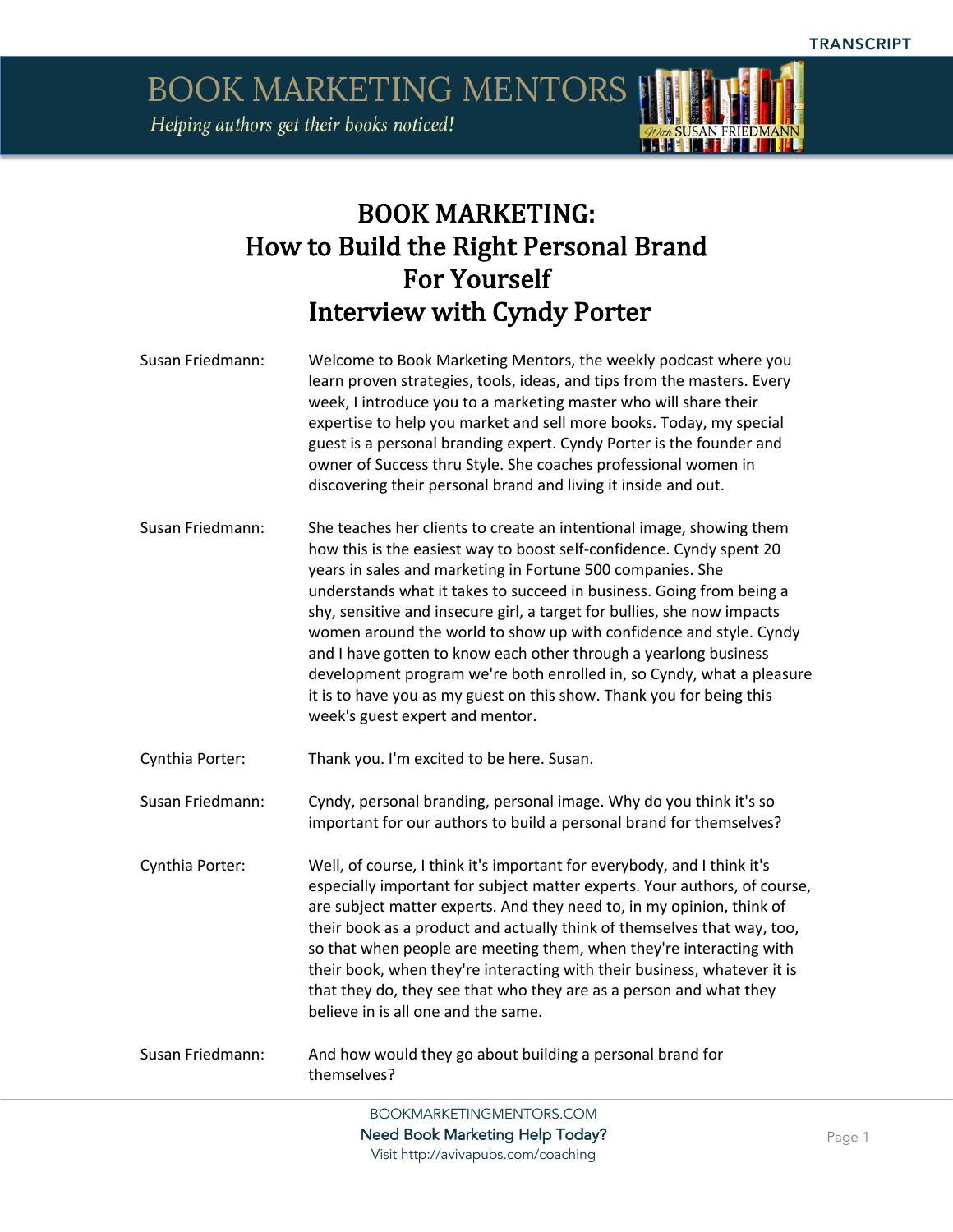*QUEE* SUSAN FRIEDMANN

## BOOK MARKETING MENTORS

Helping authors get their books noticed!

| Cynthia Porter:  | It's very similar to having a business brand. I think a lot of people are<br>familiar with the concept of Apple having a brand or Starbucks having a<br>brand and what they go through and the process of having people<br>understand what their brand stands for. And so a lot of times what<br>companies do is they start with a mission statement and what they call<br>a brand promise so that you know that when you go into a Starbucks,<br>the experience that you expect is going to be consistent. You know that<br>they're going to be friendly. You know that they're going to not have<br>inexpensive coffees, right? A coffee at Starbucks is different than a<br>coffee at Dunkin Donuts. You know what it's going to feel like to sit in<br>their chairs and be in the environment, what the music's going to sound<br>like. All of that is part of their brand and it's intentional. Again, it's<br>designed to give you an experience. |
|------------------|---------------------------------------------------------------------------------------------------------------------------------------------------------------------------------------------------------------------------------------------------------------------------------------------------------------------------------------------------------------------------------------------------------------------------------------------------------------------------------------------------------------------------------------------------------------------------------------------------------------------------------------------------------------------------------------------------------------------------------------------------------------------------------------------------------------------------------------------------------------------------------------------------------------------------------------------------------|
| Cynthia Porter:  | And the same thing goes for individuals who are subject matter experts<br>or who have a book that when they interact with the person, whether<br>they hear them talking about their book, whether they're reading the<br>book, whether they're reading a blog about the book, that it's all one in<br>the same, that it's consistent. What we know is that when we show up<br>in a way that's not consistent, when we don't look in a way that's<br>consistent with our words, when the experience that we provide in our<br>book or when we speak is not consistent, it's actually psychologically<br>jarring and it reduces our trustworthiness to our audience.                                                                                                                                                                                                                                                                                      |
| Susan Friedmann: | You mentioned a brand promise. How would you even go about finding<br>the right brand promise for yourself?                                                                                                                                                                                                                                                                                                                                                                                                                                                                                                                                                                                                                                                                                                                                                                                                                                             |
| Cynthia Porter:  | When I work with my clients, we usually start with taking a list of all of<br>the adjectives that are out there and seeing if they could come up with<br>fewer than five that they would want to choose that, when they show<br>up, whether it's in writing or whether it's in person, that they're<br>communicating those adjectives. I then ask them to think about values,<br>because sometimes values can be different than adjectives. A value<br>might be something like, you know, you believe in spirituality. You<br>believe in the love of learning. You believe in treating people with<br>kindness and tolerance.                                                                                                                                                                                                                                                                                                                           |
| Cynthia Porter:  | It might be a little bit different than saying, "Well, I want people to see<br>me as approachable and sophisticated and knowledgeable and smart,"<br>right? So those are kind of two different things that if you then look at<br>that and you can maybe come up with just five words in total that<br>represent who you are, you could take it a step further and actually<br>write a mission statement the same way a business writes a mission                                                                                                                                                                                                                                                                                                                                                                                                                                                                                                       |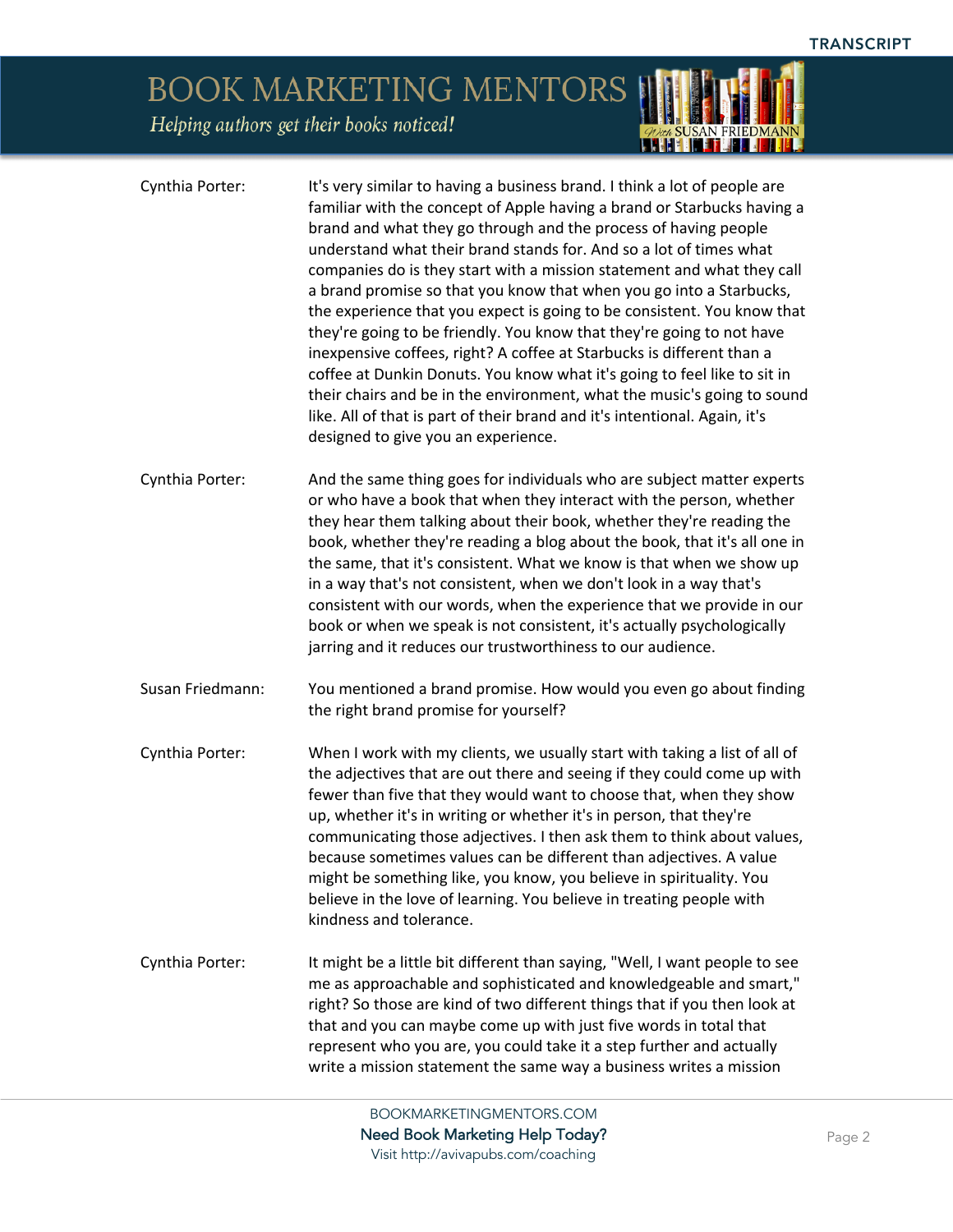> statement. And so at the end of the day, you're basically doing some exercises to say, "Who am I and what do I believe in?" And then if you take it to your brand promise, it is who is your ideal client? What do you want to say to them? What do you represent? What do you want their experience with you to be? And if you can get that really crystallized and concise and have a message that you really want to communicate, I think that you're on your way for a brand promise.

- Susan Friedmann: Talk to us a bit about color. I know that that often is something that comes up, and people ask about different colors, and what's the right color to use if you want to portray, let's say, power or softness or authenticity. Talk to us a little bit about color.
- Cynthia Porter: There's a lot of psychology that we know about color. Exactly what you're saying, that different colors, kind of at an unconscious level, give us a feeling or an emotion. We know, for example, that red, as you said, is a high energy power color. Something interesting that we know is that when women wear red and they are interviewed by a man, that their chance of getting the job is statistically increased. But if they are interviewed by a woman, their chances of getting the job is statistically reduced.
- Cynthia Porter: How a woman feels about another woman in red versus how a man feels about a woman in red are two totally different things. But typically, we see them in fast food restaurants, right? We see red painted walls, because they want you to eat faster and get out. Whereas in a child's nursery, the walls are typically painted blue, because we know that blue is a calming color. There are definitely connotations associated with color. And since I'm also an image consultant and I teach people how to dress to look their best, not just communicate their brand but look their personal best, there's something about knowing that the colors are physically attractive on you and bringing those colors into your business and your business brand.
- Susan Friedmann: Would you recommend, for instance, that the look and feel of the book should in fact be something that is part of your brand of who you are? Or would you see that as something completely separate?
- Cynthia Porter: No, no, no, no, absolutely. I think it's important that you pick your brand colors for your website and your logo and all of your marketing. That should translate depending, right? So if your book is an extension of your business, and you're talking about your expertise, then I would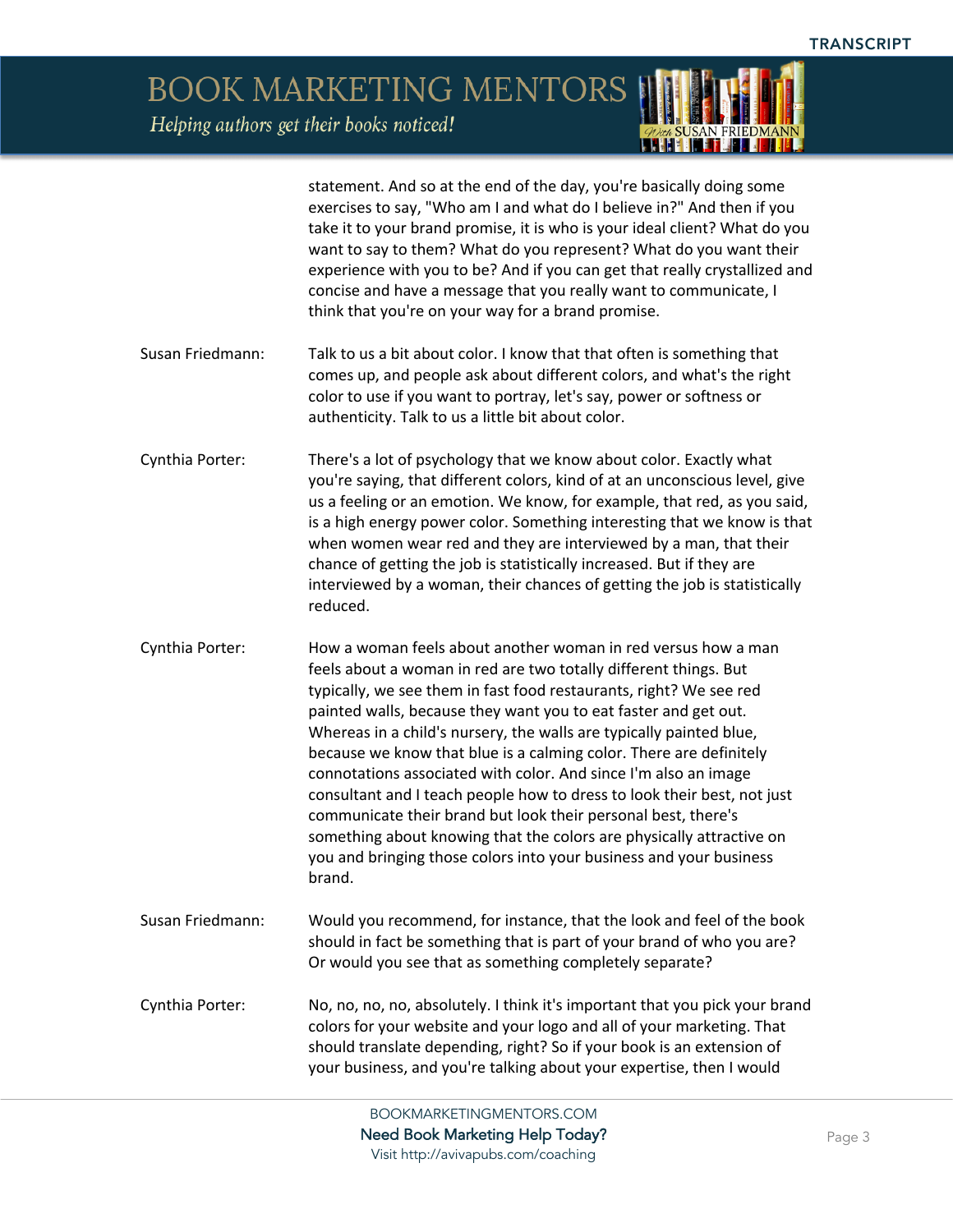*QUEE* SUSAN FRIEDMANN

BOOK MARKETING MENTORS Helping authors get their books noticed!

|                  | think you would want to brand your book that it fits with the branding<br>of your overall business and your brand promise and everything goes<br>along together so it looks like it's cohesive. If for some reason your book<br>is a completely different entity to the rest of your business, then it can<br>have its own look and feel and font and image and color scheme.                                                                                                                                                                                                                                                                                                                 |
|------------------|-----------------------------------------------------------------------------------------------------------------------------------------------------------------------------------------------------------------------------------------------------------------------------------------------------------------------------------------------------------------------------------------------------------------------------------------------------------------------------------------------------------------------------------------------------------------------------------------------------------------------------------------------------------------------------------------------|
| Susan Friedmann: | It is fascinating, because I think that whole idea of, as you say, fonts,<br>even considering the font and how that might play into people's<br>emotions about your book.                                                                                                                                                                                                                                                                                                                                                                                                                                                                                                                     |
| Cynthia Porter:  | The studies show that we have fewer than seven seconds to make a first<br>impression, and now we're learning that it's even faster than that. So<br>that happens when we show up and make a first impression in person.<br>But it also happens when people first look at your book cover, first go to<br>your website, first look at your business card. And so, that first<br>impression needs to use all of these kind of subconscious mechanisms<br>in the font, in the color, in the messaging. Even on the back cover,<br>where you have your headshot, making sure that the clothes that you're<br>wearing, the expression on your face, all of those things are consistent<br>as well. |
| Susan Friedmann: | Just even looking friendly on those headshots, I know is very important,<br>as having a smile. I mean, so many people don't smile, and it's like very<br>off putting.                                                                                                                                                                                                                                                                                                                                                                                                                                                                                                                         |
| Cynthia Porter:  | I agree. And having eye contact and  But of course, if your brand is to<br>be mysterious or to be serious, tough love  Like, there are some<br>brands where maybe you want to have your arms crossed and look a<br>little stern because you're communicating that you are that person<br>that's, for whatever reason, in the business that you're in, is more stern.<br>If that person were smiling and wearing light pastel colors, then that<br>would be off brand the same way as if somebody who wants to be seen<br>as approachable and nurturing, if they were wearing black and not<br>smiling, that would be off brand.                                                               |
| Susan Friedmann: | How about mistakes that you find people make when it comes to their<br>personal brand?                                                                                                                                                                                                                                                                                                                                                                                                                                                                                                                                                                                                        |
| Cynthia Porter:  | The biggest mistake that I think people make is to not take it seriously. I<br>think that it's a relatively new concept that people are starting to think<br>of themselves as a brand in that they're taking the time to really be<br>intentional about what they want to communicate and knowing that the<br>studies show that 85% of our first impression has to do in those first                                                                                                                                                                                                                                                                                                          |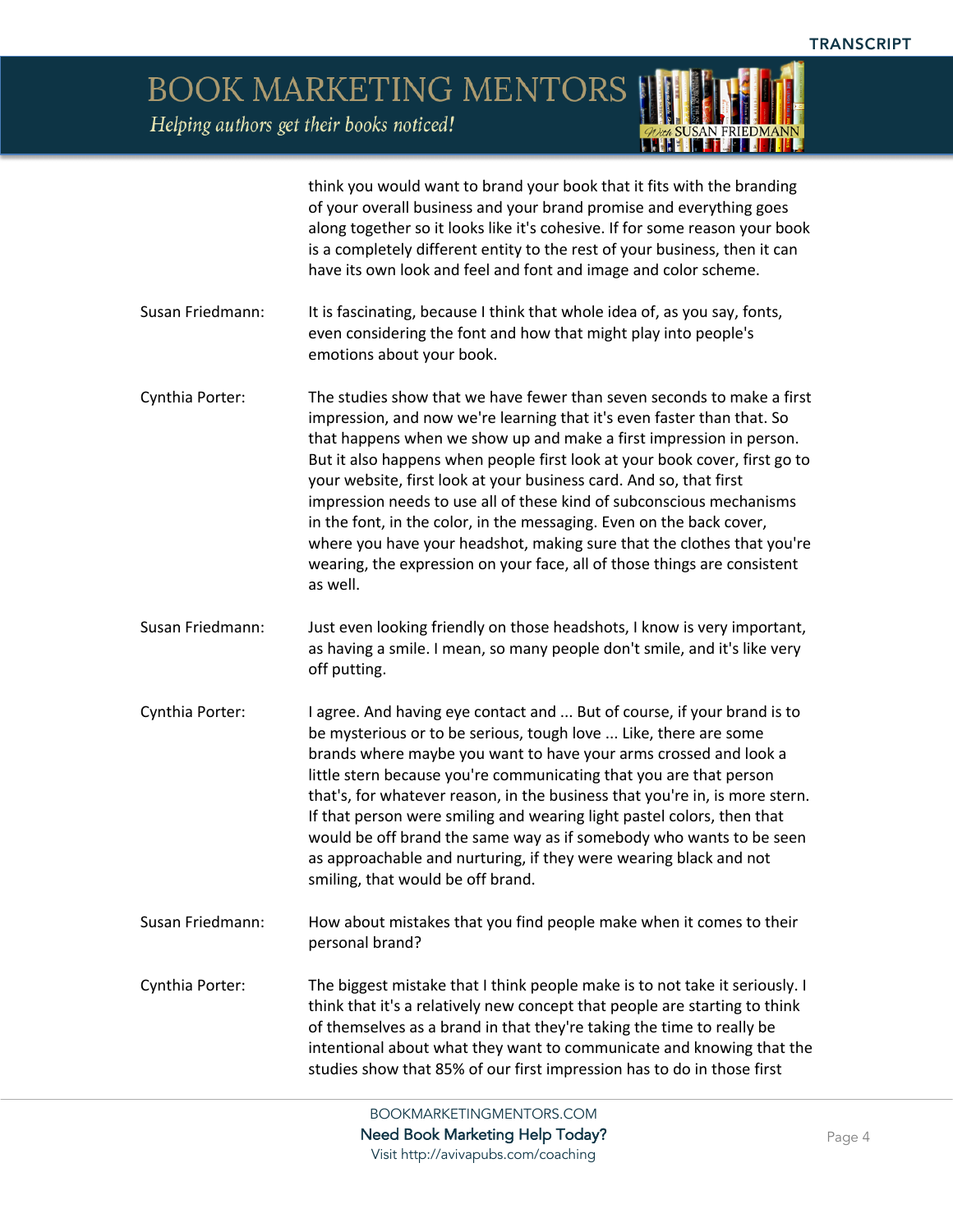> seven-ish seconds. And when we say, "Oh, it shouldn't matter. My content speaks for itself," I think, honestly, that is the biggest mistake that people make. And I think if you just walk around and see people in the world and how little attention that they put to first appearances, whether, again, it's in your book cover or whether it's in how you're showing up physically ... I wish it weren't that way. I wish we weren't in such a superficial, judgmental world, but we are just biologically hardwired to judge first.

- Cynthia Porter: It comes from a place of safety, and it's been with us since the beginning of time. And I think some people feel like it's superficial. Like, "Oh, I don't have time. I'm not a fashionista. I don't want to worry about how I look." And the same thing with their printed materials. I mean, they put all this time and effort to having amazing content. They maybe want to save money by not having a designer to kind of design the cover. And I don't agree that ... What is the old adage? You can't judge a book by its cover? I actually think it's the opposite. We're often judging the book exactly by its cover.
- Susan Friedmann: I absolutely have to agree with you with that. That really is important. And the fact that, you know, you said that people think that, "Oh, you know, the content's going to speak for itself," as if the content is jumping out at people and saying, "Hey, this is what you need. You don't need anything else," it's sort of very shortsighted. Yes. What other mistakes, Cyndy?
- Cynthia Porter: Ithink being inconsistent. I know that, in my experience ... And it all goes back to this first impression thing. I know professional organizers that I've worked with, who just dress a little bit frumpy. I know artists ... I don't know if we've talked about this, but I'm also a professional photographer. And so I've been to a lot of conventions with photographers, and it's like the uniform of choices to wear black, right? I think the benefit of that is if we're at an event as a photographer, we want to disappear. We don't want to be seen because we're capturing somebody else's event.
- Cynthia Porter: But when you're meeting somebody at the first time and you're just wearing all black, the automatic assumption is, "Well, you don't look creative." Like, they're hiring somebody to be creative, and the same goes with a graphic artist or an interior designer. And I see so many artists, out of the box thinkers, who dress kind of in ways that are maybe a little bit drab, that just kind of blend in. Making sure not only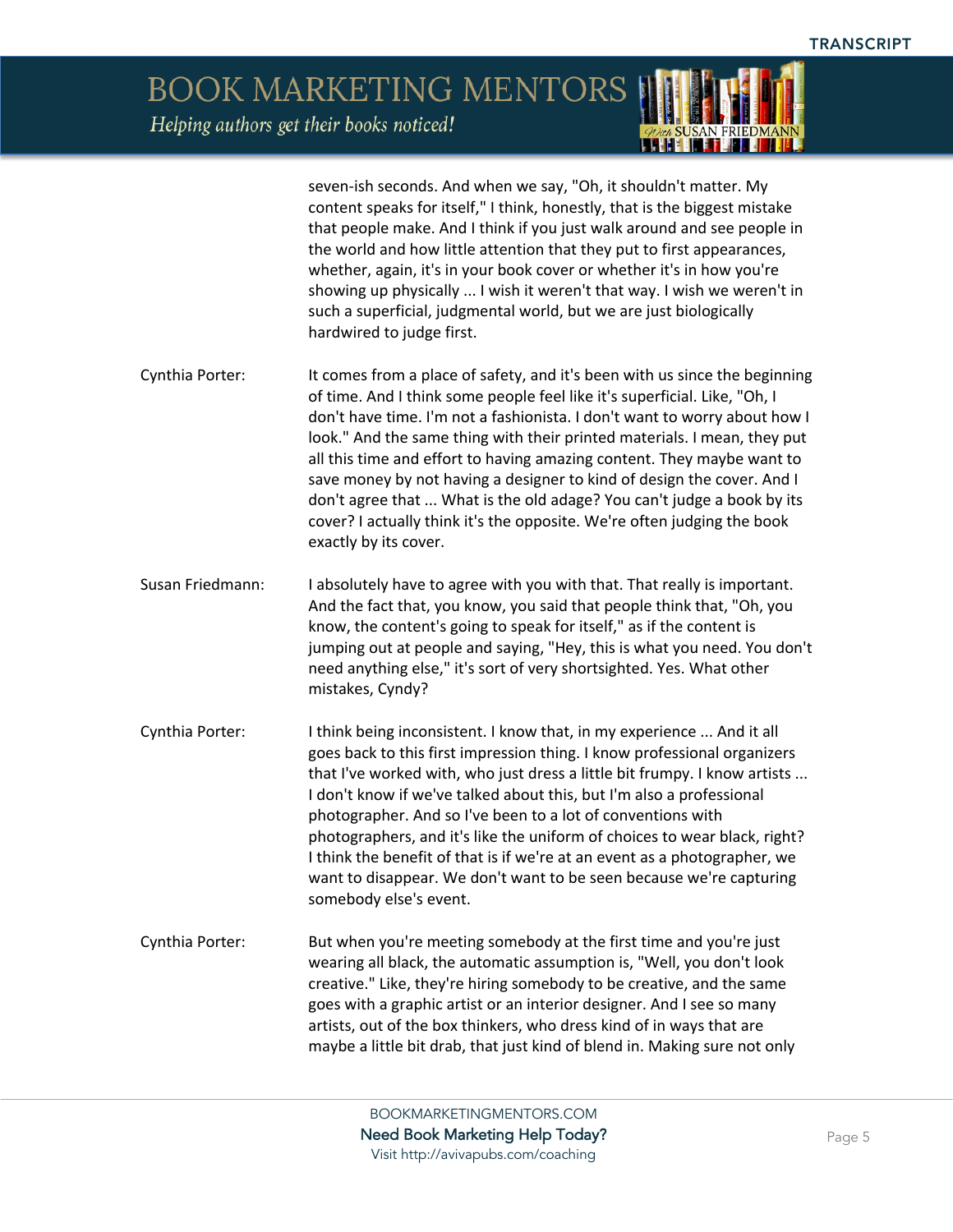

that you are having an image, but that that image communicates who you are.

Cynthia Porter: An accountant should dress differently than an artist. A therapist should dress different than an exercise physiologist. We really do need to communicate consistency with who we are. I might be repeating myself by going back and saying it's all about being intentional, but I really do think that that's the key, is to take the time to think about what you want to project in your writing, in your speaking, and in your physical appearance, and make sure that it is intentional and consistent.

Susan Friedmann: Couple of things came up for me when you said that. I recall, early on in my speaking career, being all in black for an all-day seminar. And in the evaluations, I got slammed for what I was wearing, and it upset me so much. But then when I spoke to a [colornista 00:14:31], if you can call them that, they said, "Yes, black is actually a draining color. When you have to look at somebody for a long period of time and they're all in black, it sort of has this effect of ... on you."

Cynthia Porter: It does. And it's a good point because when you're speaking, you're the one who's responsible for bringing the energy to the room. Wearing color that doesn't detract from your words ... So I wouldn't want people to take that. I mean, you know this more than anybody, that you can't have lots of mixed colors because that's kind of distracting from the words. But a bright, solid color that brings energy to the room is super important for a speaker.

Susan Friedmann: And as a speaker, I know, as you said, you don't want too many colors. You don't want people to be focused on you and what you're wearing rather than the message you're trying to convey.

Cynthia Porter: Exactly. But as you said, you also don't want to be in all black, which is kind of draining and it kind of reduces energy. Black's a good color to wear if you want to be invisible, if you want to kind of be in the woodwork. In a support role, black's maybe a good color. But you're definitely not going to stand out from a crowd and be memorable, so it's not typically a recommended color for somebody who wants to be seen as an expert or a thought leader or leave a memorable impression.

Susan Friedmann: Now, what are your thoughts about something that's unique to you? Let's say ... I know I used to always have a certain scarf that I always wore and it was almost like my trademark, wearing that scarf. I know other speakers have got some kind of flower in their hair, for instance,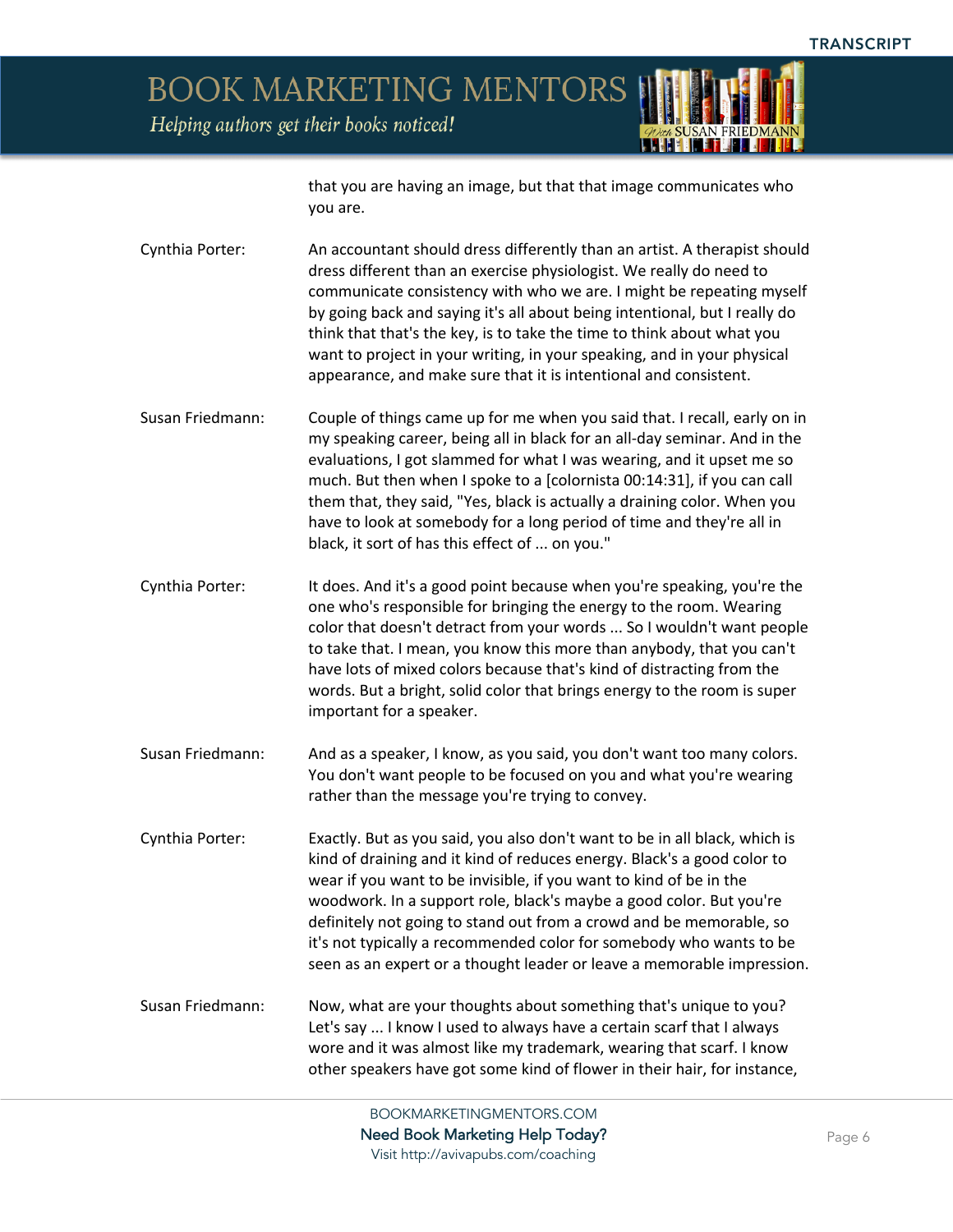**BOOK MARKETING MENTORS** 



Helping authors get their books noticed!

something that really sort of sets them apart and it's theirs. They do that. Another speaker only wears hats for her presentations. What are your thoughts on that?

- Cynthia Porter: I think that's an okay thing to do. I don't do that for myself, and I haven't helped any of my clients do that. I think that it's more interesting to have variety. What I teach my clients first, we figure out the brand. Who are you and what are you communicating? Something that I haven't mentioned to you is I've created nine avatars. We go through and we say, "So who am I and how do I want to show up?" It can be hard to buy clothes or look in the mirror and say, "Am I showing up as these five adjectives?"
- Cynthia Porter: I have designed nine avatars. I have an adjectives-to-avatar document, and we do some work around this. But whether it's primarily feminine or whether it's primarily sophisticated or classic or trendy or sporty, or you can do a combination of primarily classic with touches of creative, you could combine a couple of the avatars together. Then, the idea is to think of yourself in artful terms and to dress every occasion in a way that communicates that avatar or your personal brand.
- Cynthia Porter: And so if you're on stage ... It's one thing if you're going to your kid's soccer match. It's another thing if you're going to a wedding, if you're going to a work presentation. And so it's more about your brand speaks for itself instead of having a symbol or some kind of a badge or something in the realm that you're talking about. So I think that's fine, if somebody has fun with that and they just love like one thing, like your scarf idea or a hat or ... I have one client, actually, who wears pearls all the time, so she nicknames herself the [Pearlpreneur 00:18:28], which I think is very cute.
- Cynthia Porter: But besides that, I just think it's more about really just unconsciously communicating who you are without having that one thing.
- Susan Friedmann: That's really sweet, that whole idea of being a Pearlpreneur.
- Cynthia Porter: Isn't it?
- Susan Friedmann: [inaudible 00:18:46] or a nichepreneur. But I'm not sure how I would dress portraying that.
- Cynthia Porter: Exactly. And she's actually a financial advisor, but she just loves pearls. So she wears them every single day and makes a joke about it.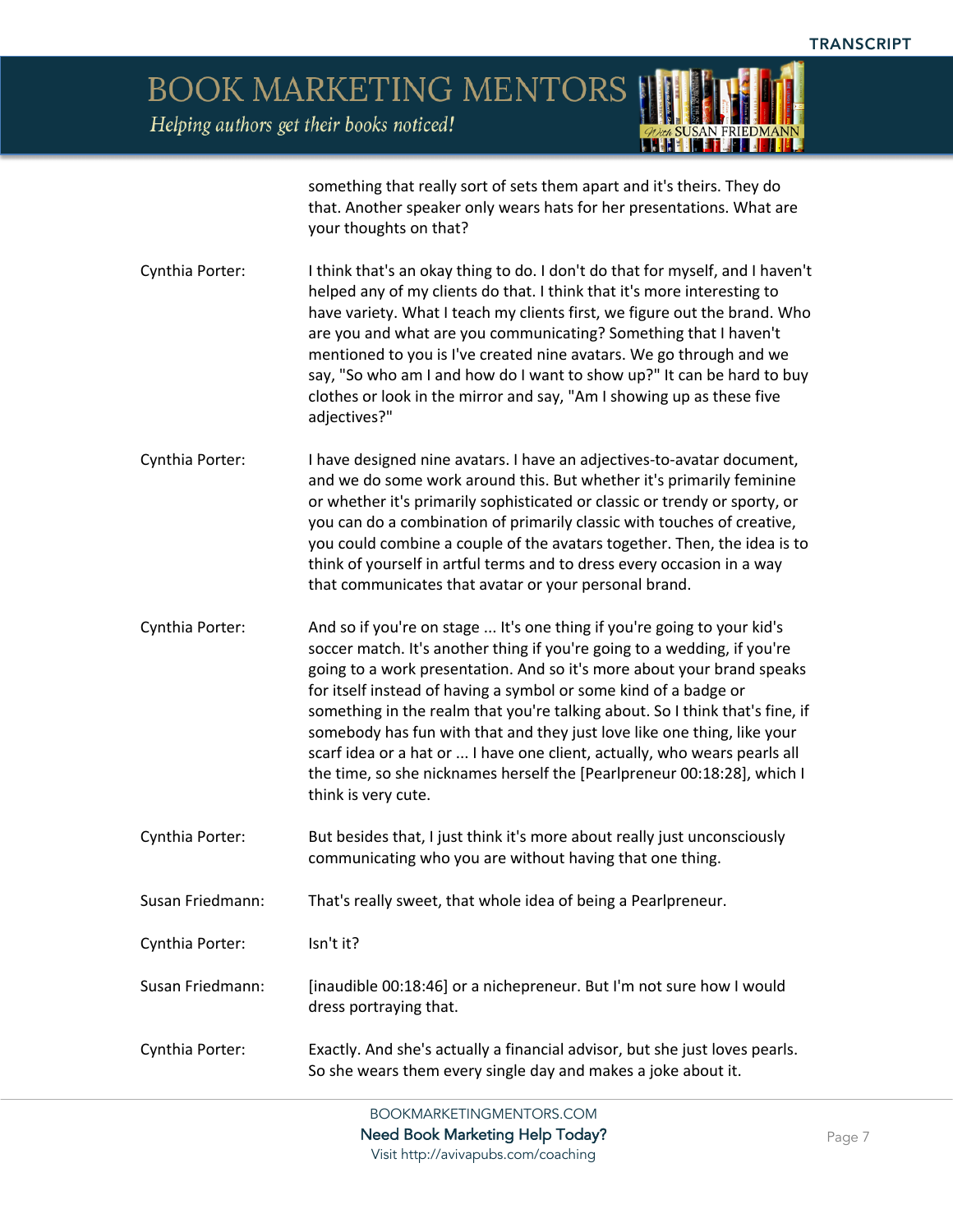## **BOOK MARKETING MENTORS**

Susan Friedmann: She becomes known as the pearl lady. That could be working to her



Helping authors get their books noticed!

BOOKMARKETINGMENTORS.COM Need Book Marketing Help Today? Visit http://avivapubs.com/coaching advantage. The people remember her. Cynthia Porter: Exactly. If there's something like that that you absolutely love, then I would say go for it and build it in. But I guess I think it's more fun to have variety, to have a whole bunch of accessories and to maybe wear a scarf one day and a necklace another day. I mean, it's limiting when you choose to just do that one thing. Everybody is unique, and everybody is complex, and every situation is different. The goal is to just really figure out what speaks to you. And if you can get excited about something and stick to it ... And I guess another key, when you were asking me about that, is to be consistent. Cynthia Porter: We want to be intentional, but you also then want to be consistent. Sometimes my clients are like, "Yeah, but when I'm just running around town, I just don't care." That's your choice, but you never know where you're going to see your next best client, you're going to run into an existing client or an opportunity. You still want to be able to go to the grocery store and dress for the grocery store, but you can do that on brand. That's how I feel about it. Susan Friedmann: The mind boggles. I'm thinking of this pearl lady going to the supermarket in her pearls. Cynthia Porter: But you know what? She could have jeans and a T-shirt on and a pearl necklace, right? Why not? Susan Friedmann: Why not? Absolutely. And the same going to this kid's sporting events. Cyndy, how can our listeners find out more about you and your services? Cynthia Porter: Probably the best way is to go to my website, Success thru Style. Spelled wrong, t-h-r-u. That's probably the best way. Successthrustyle.com. And I'm also active at Linkedin and Facebook and Pinterest. That's what I would recommend. Susan Friedmann: And I know I went to your website and you've got this cute little quiz on determining your style. Is that where you work with and find out what their avatar is? Cynthia Porter: Exactly. So, it's quick and dirty. Sometimes it's accurate, and sometimes it's not. I would say we've got about an 80% accuracy of when you take that quiz, it actually ends up with your primary avatar. But it's really fun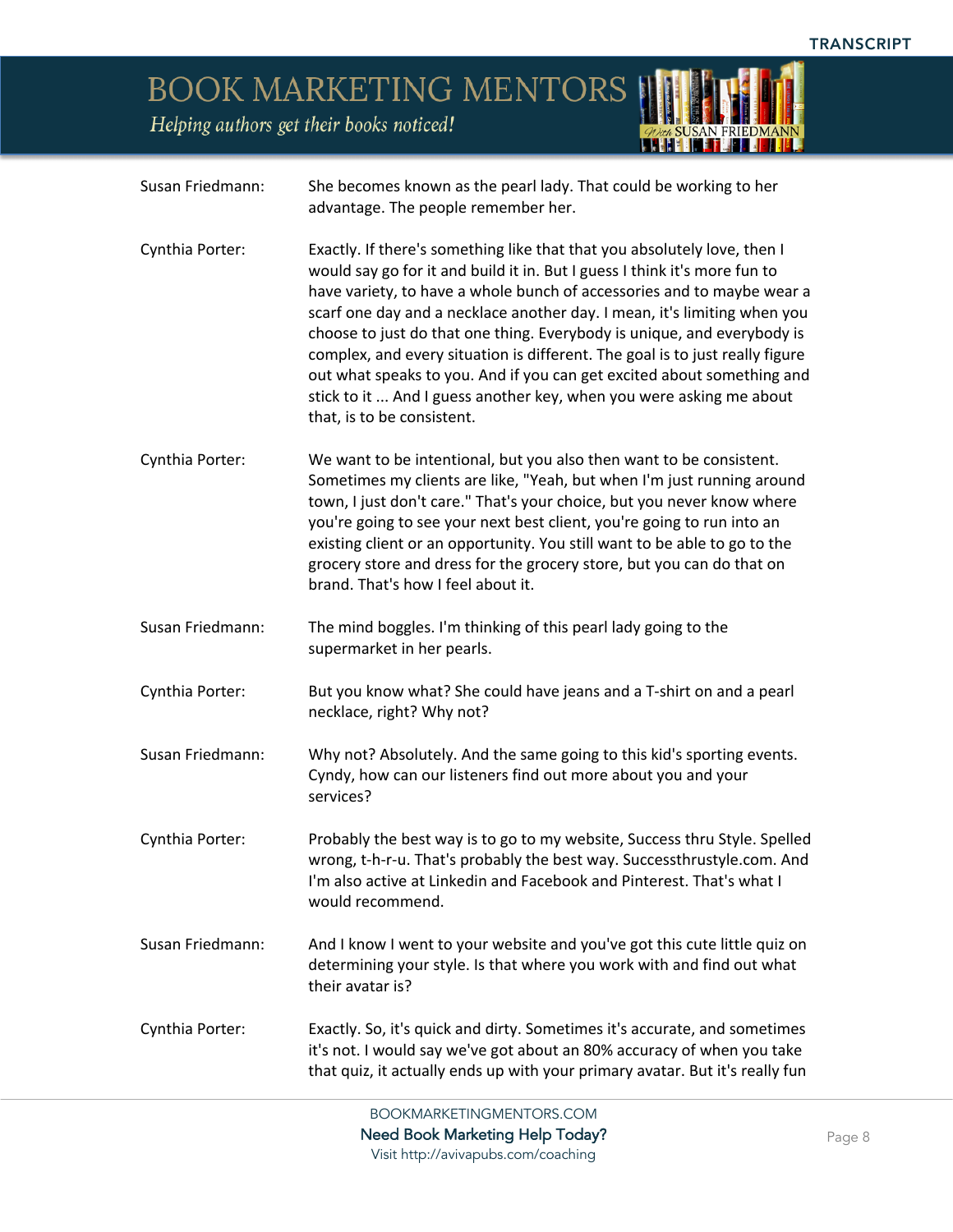> to take, and it's a good way to get started. And a lot of times, here's what happens, is that people think that they like a certain style of clothing and they're told they're an avatar that's different from that. But if we dig deeper, it ends up being true that that quiz was right, that even though they might like flowy clothes and to shop at somewhere like Anthropology, they really are more classic. And if they had an intentional brand, maybe there is a change that should happen.

- Susan Friedmann: Just brings up certain things for me as well when I think about, "Well, I maybe should break out of the style that I'm in," but I always go into a store and look for the same colors — blue or black or a beige or something that I feel attracted to or now purple. And yet I think, "Well, maybe I should break out of that," but I'm still ... Sort of it's like this magnetic force to colors that I enjoy.
- Cynthia Porter: It's really normal, and you were habituated, right? But we all are habituated. It's the reason that studies show that we only wear, the average woman only wears 20% of her closet and 80% just hangs there, because we get in the habit of putting together outfits the same way. And it's the same thing when we shop, so I think that it's helpful to have somebody push you out of your comfort zone. And in all of my work, how I'm a little bit different than a typical ... when I do the style work, is that I am about teaching my clients, number one, their brand. And then number two, using art principles to dress their bodies so that now they can challenge themselves and they have their own set of rules and guidelines. They walk away, kind of for the rest of their lives, thinking about how they dress differently, which is really the most empowering. Right? It's more empowering to do it for yourself than to rely on somebody else to do it for you.
- Susan Friedmann: I feel so much better about my wardrobe now, knowing that I'm like everybody else. Clothes that I don't wear. Cyndy, if you were to leave our listeners with a golden nugget, what would that be?
- Cynthia Porter: I am all about self-confidence, and I believe that we can't live our best lives if we don't believe in ourselves. And you know from my bio, you shared with your listeners that that's something I struggled with a great deal of time in my life. I realized that when I overcame those issues, that now I'm just so much happier and I'm standing up for myself and I'm pushing through boundaries. At the end of the day, for a writer, for an entrepreneur, for a business owner, for your listeners, to do whatever you can so that you believe in yourself, that you look in the mirror, that you feel great about who you are and that you aren't afraid to tell